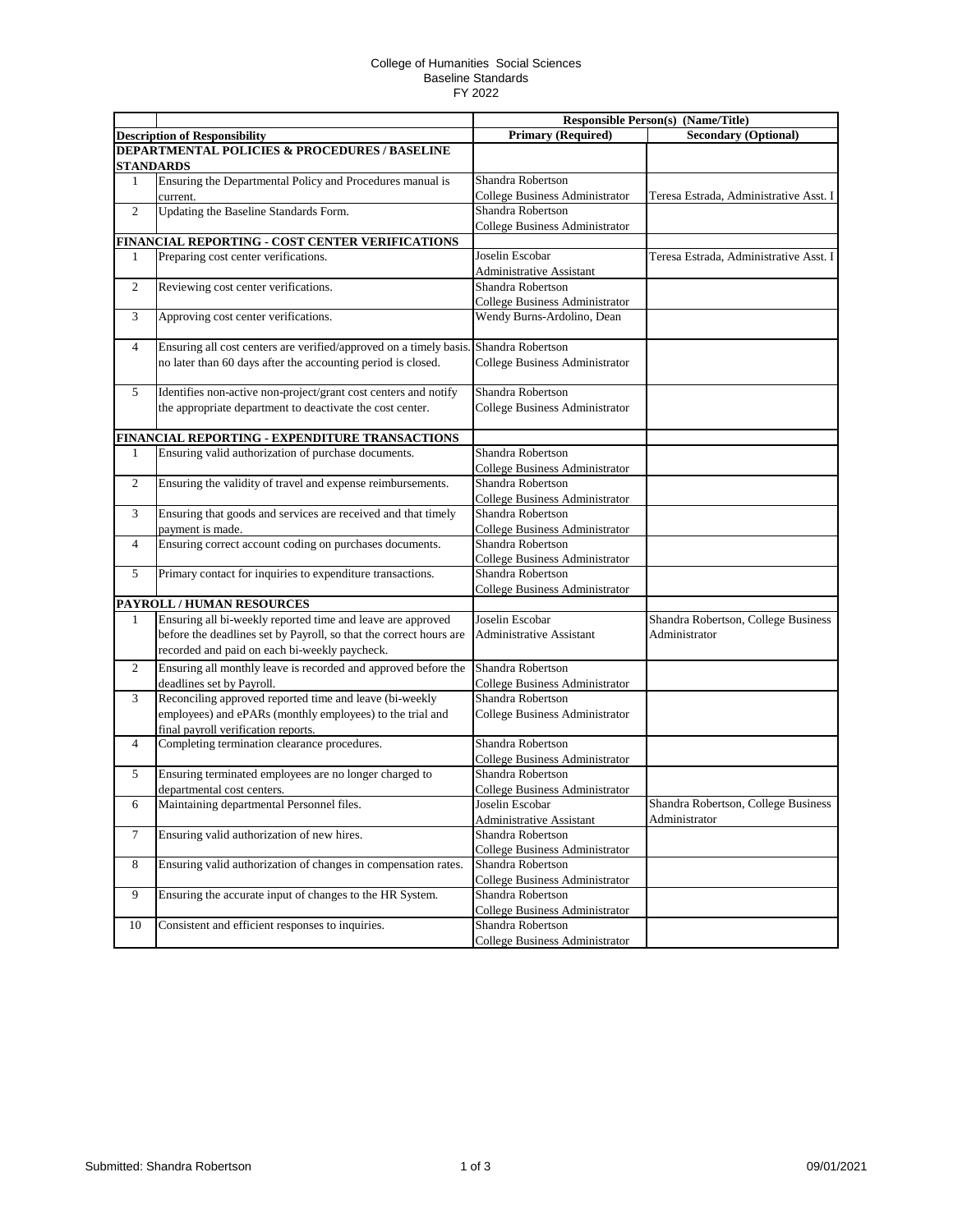## College of Humanities Social Sciences Baseline Standards FY 2022

|                  |                                                                                                                          | <b>Responsible Person(s) (Name/Title)</b> |                                     |
|------------------|--------------------------------------------------------------------------------------------------------------------------|-------------------------------------------|-------------------------------------|
|                  | <b>Description of Responsibility</b>                                                                                     | <b>Primary (Required)</b>                 | <b>Secondary (Optional)</b>         |
|                  | <b>CASH HANDLING</b>                                                                                                     |                                           |                                     |
| 1                | Collecting cash, checks, etc.                                                                                            | Joselin Escobar                           | Teresa Estrada, Administrative      |
|                  |                                                                                                                          | Administrative Assistant                  | Assistant                           |
| $\boldsymbol{2}$ | Prepares Departmental Deposit Form.                                                                                      | Joselin Escobar                           |                                     |
|                  |                                                                                                                          | Administrative Assistant                  |                                     |
| 3                | Approves Departmental Deposit Form.                                                                                      | Shandra Robertson                         |                                     |
|                  |                                                                                                                          | College Business Administrator            |                                     |
| $\overline{4}$   |                                                                                                                          | Joselin Escobar                           | Teresa Estrada, Administrative      |
|                  | Transports deposit to the Cashiers Office.                                                                               | <b>Administrative Assistant</b>           | Assistant                           |
| 5                | Preparing Journal Entries.                                                                                               | Cashier's Office                          |                                     |
|                  |                                                                                                                          |                                           |                                     |
| 6                | Verifying deposits posted correctly in the Finance System.                                                               | Shandra Robertson                         |                                     |
|                  |                                                                                                                          | College Business Administrator            |                                     |
| $\tau$           | Adequacy of physical safeguards of cash receipts and                                                                     | Joselin Escobar                           |                                     |
|                  | equivalent.                                                                                                              | <b>Administrative Assistant</b>           |                                     |
| 8                | Ensuring deposits are made timely.                                                                                       | Joselin Escobar                           |                                     |
|                  |                                                                                                                          | Administrative Assistant                  |                                     |
| 9                | Ensuring all employees who handle cash have completed Cash                                                               | Shandra Robertson                         |                                     |
|                  | Security Procedures or Cash Deposit and Security Procedures                                                              | College Business Administrator            |                                     |
|                  | training.                                                                                                                |                                           |                                     |
| 10               | Updating Cash Handling Procedures as needed.                                                                             | Shandra Robertson                         |                                     |
|                  |                                                                                                                          | College Business Administrator            |                                     |
| 11               | Consistent and efficient responses to inquiries.                                                                         | Shandra Robertson                         |                                     |
|                  |                                                                                                                          | College Business Administrator            |                                     |
| PETTY CASH       |                                                                                                                          |                                           |                                     |
| $\mathbf{1}$     | Preparing petty cash disbursements.                                                                                      | N/A                                       |                                     |
|                  |                                                                                                                          |                                           |                                     |
| $\boldsymbol{2}$ | Ensuring petty cash disbursements are not for more than \$100.                                                           | N/A                                       |                                     |
|                  |                                                                                                                          |                                           |                                     |
| 3                | Ensuring petty cash disbursements are made for only authorized N/A                                                       |                                           |                                     |
|                  | purposes.                                                                                                                |                                           |                                     |
| $\overline{4}$   | Approving petty cash disbursements.                                                                                      | N/A                                       |                                     |
|                  |                                                                                                                          |                                           |                                     |
| 5                | Replenishing the petty cash fund timely.                                                                                 | N/A                                       |                                     |
|                  |                                                                                                                          |                                           |                                     |
| 6                | Ensuring the petty cash fund is balanced after each                                                                      | N/A                                       |                                     |
|                  | disbursement.                                                                                                            |                                           |                                     |
|                  | <b>CONTRACT ADMINISTRATION</b>                                                                                           |                                           |                                     |
| 1                | Ensuring departmental personnel comply with contract                                                                     | Shandra Robertson                         |                                     |
|                  | administration policies/procedures.                                                                                      | College Business Administrator            |                                     |
|                  | PROPERTY MANAGEMENT                                                                                                      |                                           |                                     |
| 1                | Performing the annual inventory.                                                                                         | Joselin Escobar                           |                                     |
|                  |                                                                                                                          | Administrative Assistant                  |                                     |
| 2                | Ensuring the annual inventory was completed correctly.                                                                   | Joselin Escobar                           |                                     |
|                  |                                                                                                                          | Administrative Assistant                  |                                     |
| 3                | Tagging equipment.                                                                                                       | IT                                        |                                     |
|                  |                                                                                                                          |                                           |                                     |
| 4                | Approving requests for removal of equipment from campus.                                                                 | Joselin Escobar                           | Shandra Robertson, College Business |
|                  | <b>DISCLOSURE FORMS</b>                                                                                                  | <b>Administrative Assistant</b>           | Administrator                       |
|                  |                                                                                                                          |                                           | Shandra Robertson, College Business |
| 1                | Ensuring all employees with purchasing influence complete the                                                            | Wendy Burns-Ardolino, Dean                | Administrator                       |
| 2                | annual Related Party disclosure statement online.<br>Ensuring all full time, benefits eligible, exempt faculty and staff | Wendy Burns-Ardolino, Dean                | Shandra Robertson, College Business |
|                  |                                                                                                                          |                                           | Administrator                       |
| 3                | complete the Consulting disclosure statement online.<br>Ensuring that all Principal and Co-Principal Investigators       | Wendy Burns-Ardolino, Dean                | Shandra Robertson, College Business |
|                  | complete the annual Conflict of Interest disclosure statement for                                                        |                                           | Administrator                       |
|                  |                                                                                                                          |                                           |                                     |
|                  | the Office of Research and Sponsored Programs                                                                            |                                           |                                     |
|                  | <b>RESEARCH ADMINISTRATION</b>                                                                                           |                                           |                                     |
| 1                | Verifies that all grant cost centers contain positive budgetary                                                          | Shandra Robertson                         |                                     |
|                  | balances.                                                                                                                | College Business Administrator            |                                     |
|                  |                                                                                                                          |                                           |                                     |
| $\mathbf{2}$     | Ensuring that research expenditures are covered by funds from                                                            | Shandra Robertson                         |                                     |
|                  | sponsors.                                                                                                                | College Business Administrator            |                                     |
|                  |                                                                                                                          |                                           |                                     |